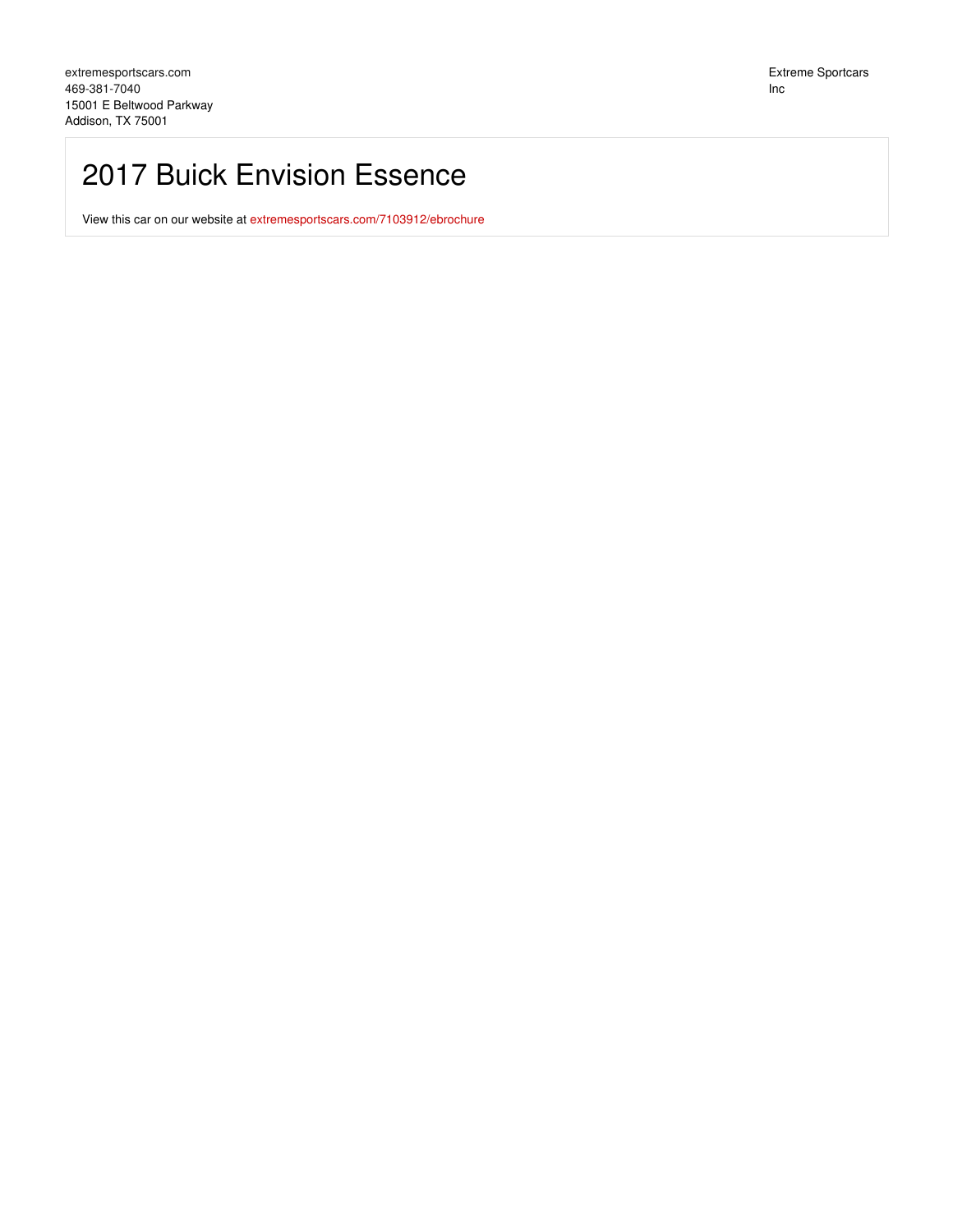

# Our Price **\$25,690**

Retail Value **\$26,990**

## **Specifications:**

| Year:              | 2017                              |
|--------------------|-----------------------------------|
| VIN:               | LRBFXBSA0HD053260                 |
| Make:              | Buick                             |
| <b>Model/Trim:</b> | <b>Envision Essence</b>           |
| <b>Condition:</b>  | Pre-Owned                         |
| Body:              | SUV                               |
| Exterior:          |                                   |
| Engine:            | ENGINE, 2.5L DOHC 4-CYLINDER SIDI |
| Interior:          | - Leather                         |
| Mileage:           | 52,709                            |
| Drivetrain:        | <b>Front Wheel Drive</b>          |
| Economy:           | City 22 / Highway 29              |
|                    | 2017 Buick Envision Essence       |

EXTERIOR: Ebony Twilight Metallic (GB8)

INTERIOR: Chestnut Brown

CLEAN CARFAX

Essence Preferred Equipment Group

standard equipment

[GB8] Ebony Twilight Metallic \$395

[HHG] Chestnut Brown, Perforated Leather Appointed Seat Trim

Ebony interior accents

[IO6] Audio System, Buick Intellilink Radio With Navigation, Am/Fm Stereo, Siriusxm

8" diagonal Color Touch Screen

2 USB ports inside center console

auxiliary input jack

and Bluetooth streaming for audio and select phones and Phone Integration for Apple CarPlay and Android Auto

capability for compatible phone \$495

POWER TAILGATE

POWER WINDOWS

POWER DOOR LOCKS

WELL MAINTAINED

AND MUCH MORE!!!!!!!!!!!!!!!!!!!!!!!!!!!!!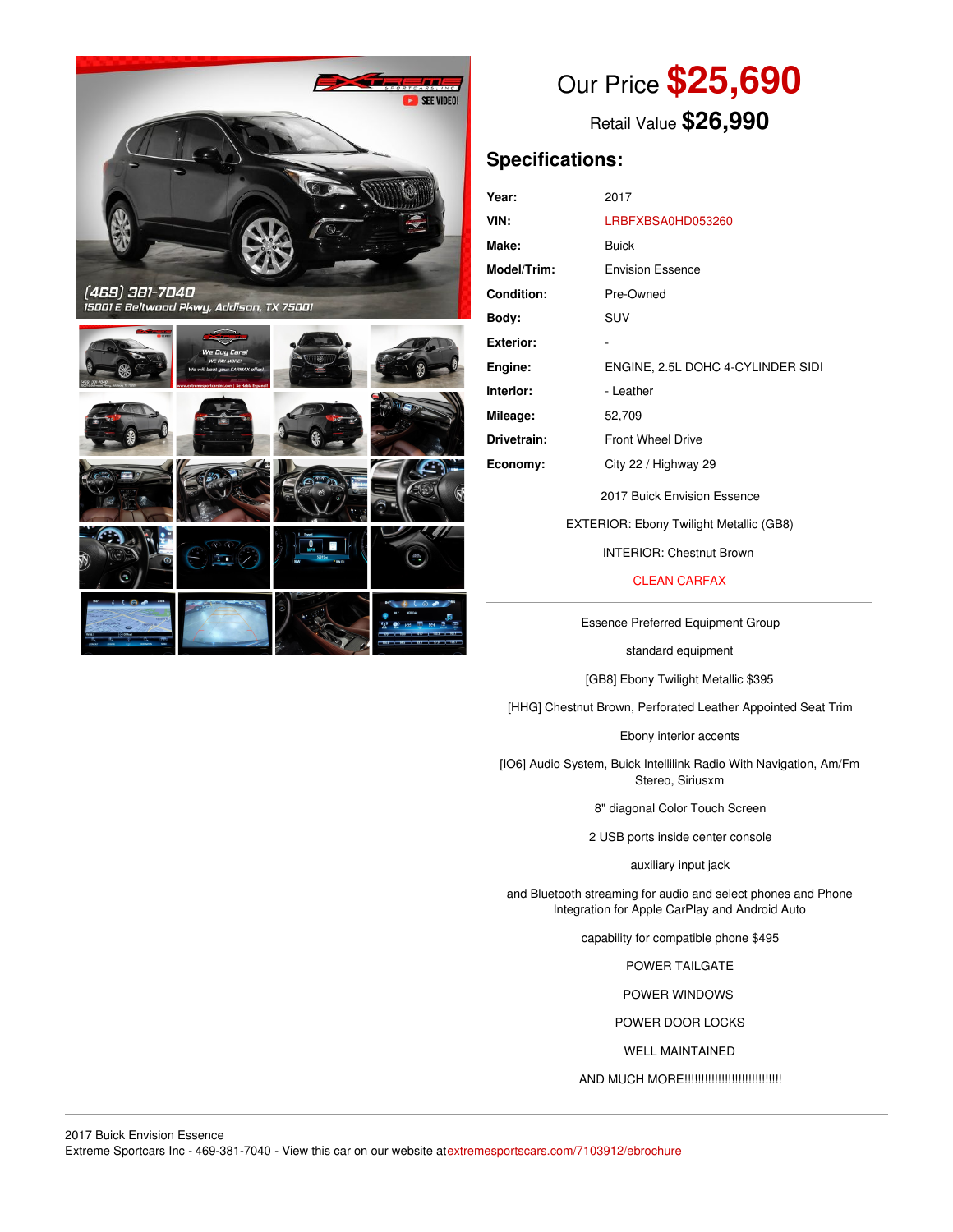

#### 2017 Buick Envision Essence

Extreme Sportcars Inc - 469-381-7040 - View this car on our website at[extremesportscars.com/7103912/ebrochure](https://extremesportscars.com/vehicle/7103912/2017-buick-envision-essence-addison-tx-75001/7103912/ebrochure)

## **Installed Options**

#### **Interior**

- Air conditioning, tri-zone automatic climate control with individual climate settings for driver, front passenger and rear seat occupants
- Air filtration system- Air vents, rear console
- Cruise control, electronic with set and resume speed
- Cup holders, 2 in front console, 2 in rear armrest Defogger, rear-window electric
- Door locks, power programmable with lockout protection
- Driver Information Center enhanced, 4.2" multi-color display, includes tachometer, speedometer, trip odometer, fuel level, coolant temperature, oil life monitor, battery and compass
- Floor mats, carpeted front- Floor mats, carpeted rear
- Head restraints, front, 4-way adjustable, up/down, fore/aft
- Head restraints, rear, outboard seats, adjustable (up/down)
- Keyless Open includes extended range with (BTM) keyless start and automatic door
- lock/unlock features. - Keyless start, push button
- Lighting, interior ambient located on instrument panel and front door trim
- Memory settings includes presets for driver seat adjuster, outside rearview mirror and driver personalization
- Mirror, inside rearview auto-dimming
- Power outlets, 12-volt auxiliary located inside console storage bin, inside center console, rear of center console and cargo area
- QuietTuning Buick unique process to reduce, block and absorb noise and vibration to create a quiet interior cabin
- Remote panic alarm- Remote vehicle starter system
- Retained accessory power power windows, audio system and moonroof remain operational after ignition is switched off for 10 minutes or until a door is opened
- Seat adjuster, driver 8-way power with power lumbar

- Seat adjuster, front passenger 8-way power with power lumbar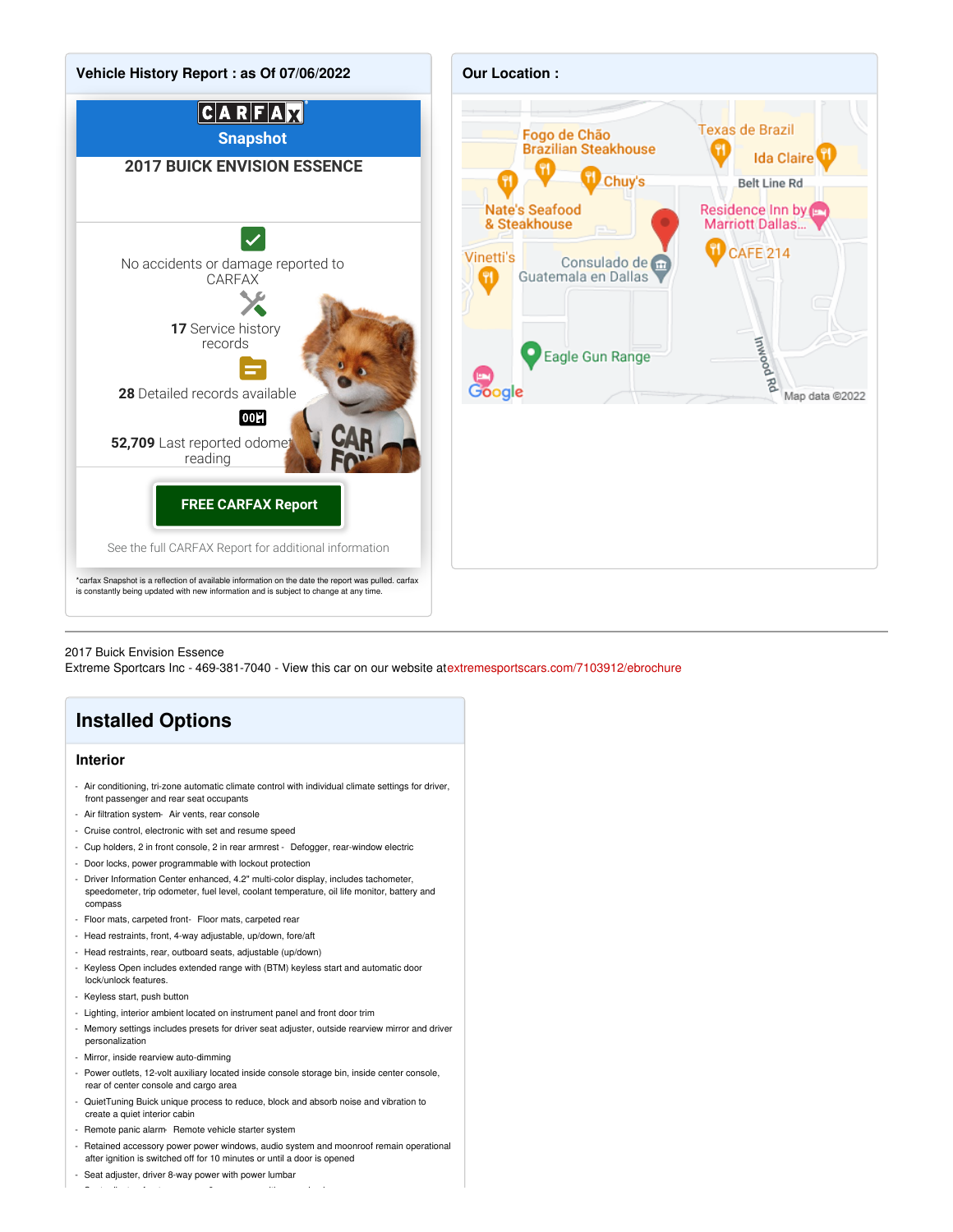- Seat adjuster, front passenger 8-way power with power lumbar
- Seat trim, perforated leather-appointed seating
- Seat, rear 60-40 split-folding, reclining and sliding
- Seat, rear, 1-touch flat-folding, manual levers located in cargo area Seats, front bucket
- Seats, heated driver and front passenger Seats, heated rear outboard seating positions
- Shift knob, leather-wrapped
- Steering wheel controls audio, phone interface, Driver Information Center and vehicle controls
- Steering wheel, heated, leather-wrapped- Steering wheel, leather-wrapped 3-spoke
- Sunglass storage, overhead- Theft-deterrent system, electrical, unauthorized entry
- USB ports, dual, charging-only located in the rear of the center console
- Universal Home Remote includes garage door opener, 3-channel programmable
- Windows, power with driver Express-Up and Down
- Windows, power with front passenger Express-Down
- Windows, power, rear with Express-Down

#### **Exterior**

- Door handles, body-color with chrome strip- Fog lamps, front
- Glass, acoustic, laminated windshield- Glass, deep-tinted- Glass, laminated front doors
- Headlamp control, automatic on and off- Headlamps, automatic delay
- Headlamps, halogen composite with automatic exterior lamp control
- License plate front mounting package
- Liftgate, power, hands free open and close, programmable
- Luggage rack, roof-rails, chrome
- Mirrors, outside heated power-adjustable and auto-dimming, body-color, manual-folding with turn signal indicators
- Tire, 17" (43.2 cm) compact spare located under rear cargo floor
- Tires, P225/60R18 all-season blackwall- Wheel, 17" (43.2 cm) steel spare
- Wheels, 18" (45.7 cm) 10-spoke polished aluminum

#### **Safety**

- Air conditioning, tri-zone automatic climate control with individual climate settings for driver, front passenger and rear seat occupants
- Air filtration system- Air vents, rear console
- Cruise control, electronic with set and resume speed
- Cup holders, 2 in front console, 2 in rear armrest Defogger, rear-window electric
- Door locks, power programmable with lockout protection
- Driver Information Center enhanced, 4.2" multi-color display, includes tachometer, speedometer, trip odometer, fuel level, coolant temperature, oil life monitor, battery and compass
- Floor mats, carpeted front- Floor mats, carpeted rear
- Head restraints, front, 4-way adjustable, up/down, fore/aft
- Head restraints, rear, outboard seats, adjustable (up/down)
- Keyless Open includes extended range with (BTM) keyless start and automatic door lock/unlock features.
- Keyless start, push button
- Lighting, interior ambient located on instrument panel and front door trim
- Memory settings includes presets for driver seat adjuster, outside rearview mirror and driver personalization
- Mirror, inside rearview auto-dimming
- Power outlets, 12-volt auxiliary located inside console storage bin, inside center console, rear of center console and cargo area
- QuietTuning Buick unique process to reduce, block and absorb noise and vibration to create a quiet interior cabin
- Remote panic alarm- Remote vehicle starter system
- Retained accessory power power windows, audio system and moonroof remain operational after ignition is switched off for 10 minutes or until a door is opened
- Seat adjuster, driver 8-way power with power lumbar
- Seat adjuster, front passenger 8-way power with power lumbar
- Seat trim, perforated leather-appointed seating
- Seat, rear 60-40 split-folding, reclining and sliding
- Seat, rear, 1-touch flat-folding, manual levers located in cargo area Seats, front bucket
- Seats, heated driver and front passenger Seats, heated rear outboard seating positions
- Shift knob, leather-wrapped
- Steering wheel controls audio, phone interface, Driver Information Center and vehicle controls
- Steering wheel, heated, leather-wrapped- Steering wheel, leather-wrapped 3-spoke
- Sunglass storage, overhead- Theft-deterrent system, electrical, unauthorized entry
- USB ports, dual, charging-only located in the rear of the center console
- Universal Home Remote includes garage door opener, 3-channel programmable
- Windows, power with driver Express-Up and Down
- Windows, power with front passenger Express-Down
- Windows, power, rear with Express-Down